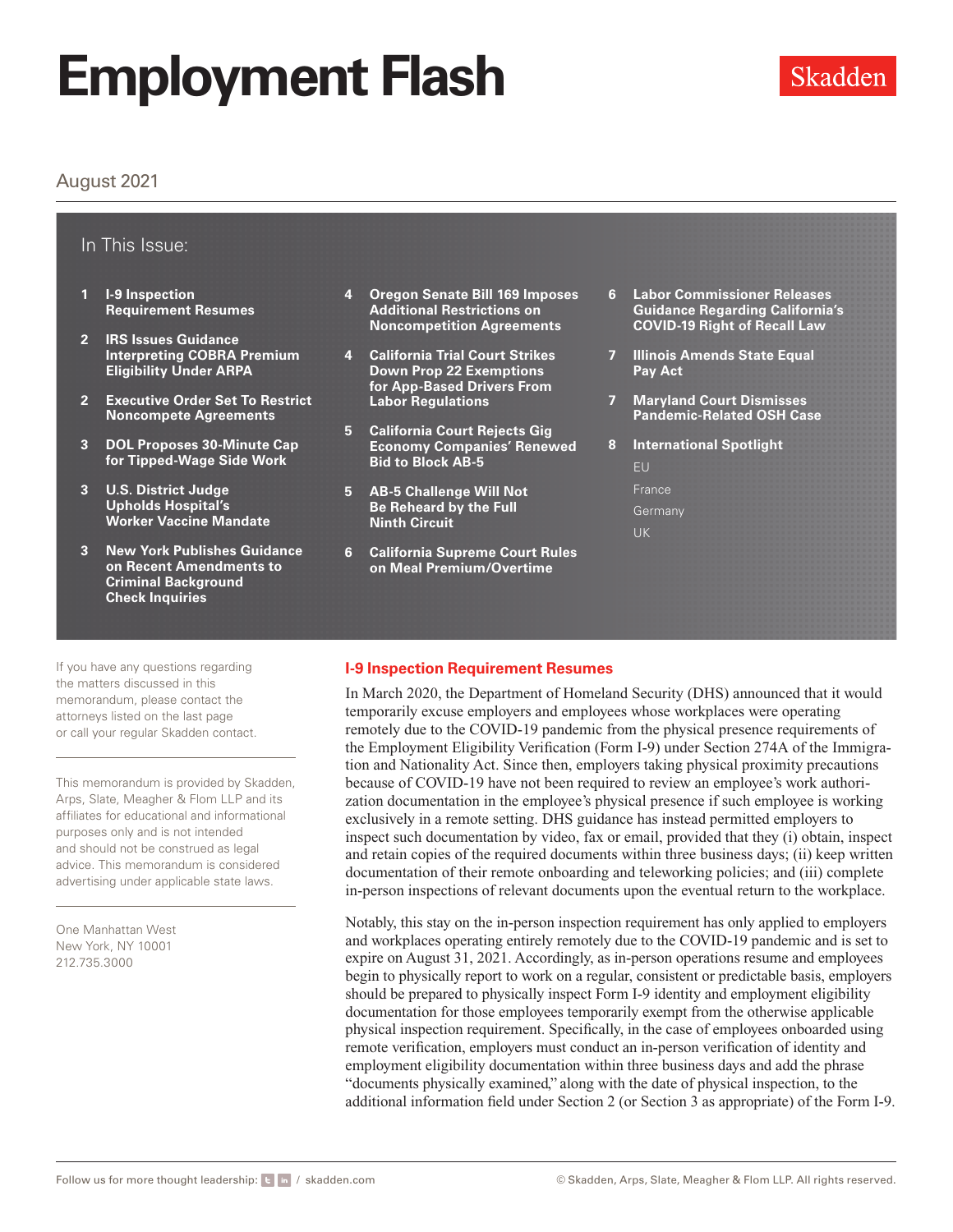### <span id="page-1-0"></span>**IRS Issues Guidance Interpreting COBRA Premium Eligibility Under ARPA**

As reported in the [June 2021 edition of the](https://www.skadden.com/insights/publications/2021/06/employment-flash) *Employment Flash*, the American Rescue Plan Act of 2021 (ARPA) requires employers to pay 100% of the premiums required under the Consolidated Omnibus Budget Reconciliation Act (COBRA) for eligible employees who are enrolled, or who will enroll, in COBRA continuation coverage from April 1, 2021, through September 30, 2021. To be eligible for this COBRA premium, the former employee must have lost coverage under an employer-sponsored plan as the result of a reduction in hours or an involuntary termination of employment. The Internal Revenue Service (IRS) recently issued guidance ([Notice 2021-31](https://www.skadden.com/-/media/files/publications/2021/08/employment-flash/notice-2021-31.pdf)) regarding the application of the COBRA premium that answers many questions left open by the ARPA, including clarification regarding what constitutes a "reduction in hours" and an "involuntary termination."

The IRS guidance interprets "reduction in hours" broadly to include both voluntary and involuntary reductions in hours, along with furloughs (defined as "a temporary loss of employment or complete reduction in hours with a reasonable expectation of return to employment or resumption of hours (for example, due to an expected business recovery of the employer) such that the employer and employee intend to maintain the employment relationship"). A furlough counts as a "reduction in hours" regardless of whether the employer initiated the furlough or the employee sought participation in the furlough program. Also included in the broad-sweeping interpretation of "reduction in hours" are lawful work stoppages, as long as the employer and employee intend to maintain the employment relationship at the start of any such lawful work stoppages. The IRS guidance describes lawful work stoppages as either "a lawful strike initiated by employees or their representatives or a lockout initiated by the employer."

The IRS interpretation of "involuntary termination" is similarly broad. According to the IRS guidance, an "involuntary termination" generally consists of: (i) a "severance from employment"; (ii) due to the "independent exercise of the unilateral authority of the employer to terminate the employee's employment, other than due to the employee's implicit or explicit request"; (iii) "where the employee was willing and able to continue performing services." This includes employee-initiated employment terminations for "good reason" — *i.e.*, "where an employer action results in a material negative change in the employment relationship for the employee analogous to a constructive discharge." Importantly, the IRS guidance indicates that it will consider all facts and circumstances when making a determination about whether a termination is "involuntary." In other words, simply agreeing with an employee to designate a termination as a "resignation" or "voluntary" or even "retirement" will not allow employers to

avoid the COBRA premium if, under the full facts and circumstances, the employee's employment would have still been terminated absent such agreement with respect to designation.

To further clarify its expansive interpretation of "involuntary termination," the IRS guidance explains that: (i) a termination of employment for cause would qualify as an involuntary termination unless the "cause" involved gross misconduct by the employee (ii) a termination of employment resulting from the employer's failure to renew an employment contract would be an involuntary termination unless the parties understood, at all times, that the contract was for a set time and would not be renewed and (iii) an involuntary termination includes an employee's participation in a "window program" (*i.e*., a program where severance is offered to an employee to terminate employment within a specified period of time).

### **Executive Order Set To Restrict Noncompete Agreements**

During his presidential campaign in fall of 2021, U.S. President Joe Biden vowed to "work with Congress to eliminate all noncompete agreements, except the very few that are absolutely necessary to protect a narrowly defined category of trade secrets." During his campaign, President Biden issued a "Plan for Strengthening Worker Organizing, Collective Bargaining, and Unions," in which he argued that noncompete agreements drive down wages by inhibiting workers' ability to move to better-paying jobs. President Biden is now fulfilling his promise. On July 9, 2021, he issued an "Executive Order on Promoting Competition in the American Economy," which directs federal agencies to implement 72 different initiatives intended to promote competition across the American economy. These initiatives address competition in the labor, health care, agriculture, internet services, technology, and banking and consumer finance markets. Among other effects, the initiatives are intended to make changing jobs easier, lower prescription drug prices, save Americans money on their internet bills, facilitate consumers' ability to secure refunds from airlines, reduce costs to repair items, remove obstacles to switching banks, empower family farmers and increase opportunities for small businesses. A key element in the executive order aims to "curtail the unfair use of noncompete clauses and other clauses or agreements that may unfairly limit worker mobility." Essentially, President Biden is encouraging the Federal Trade Commission to ban or limit noncompete agreements.

During an address at the signing of the order, President Biden called noncompete agreements "ridiculous" and noted that they are implemented to keep wages low, rather than to protect the legitimate interests of the employer. Government data estimates that roughly half of private sector businesses require at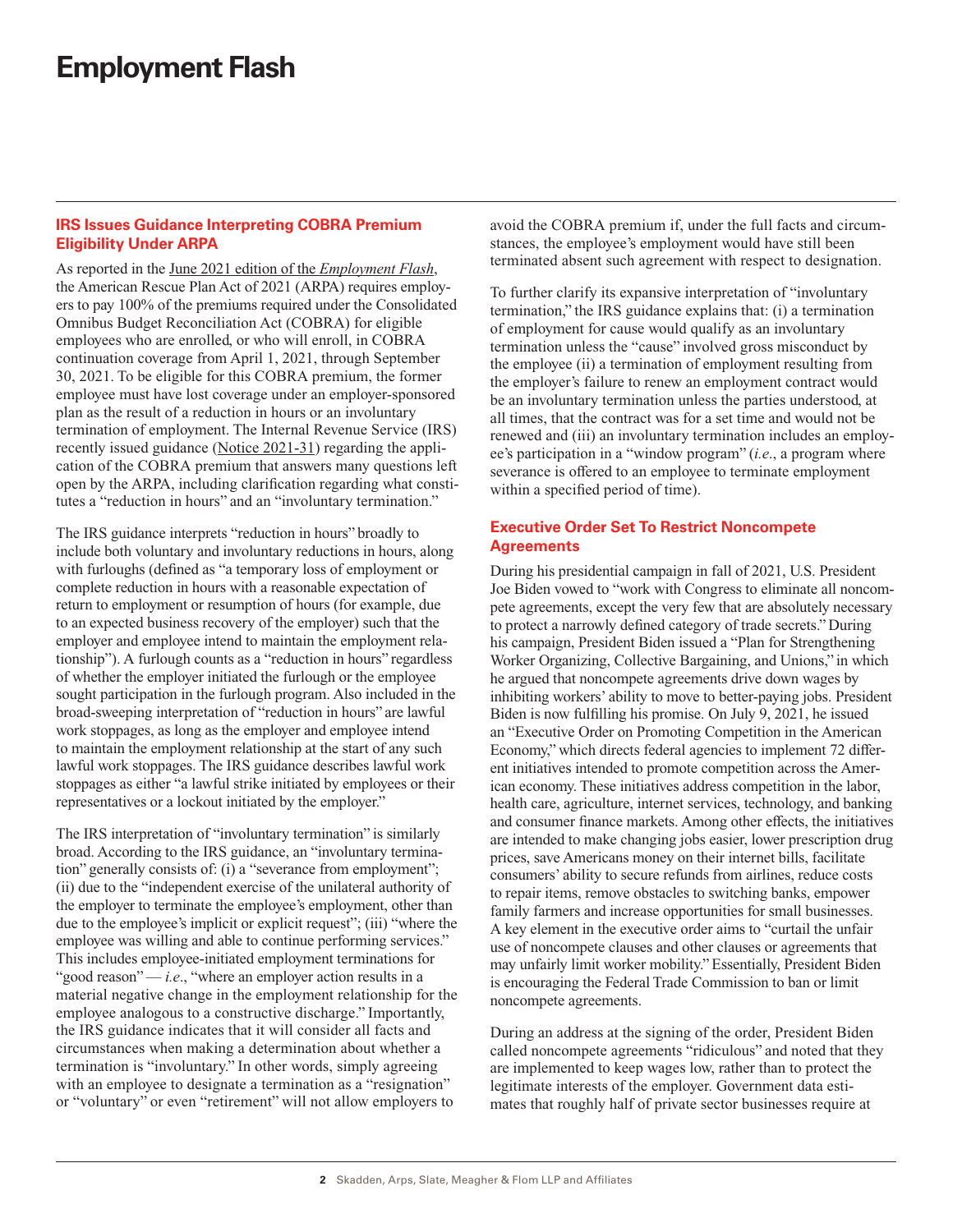<span id="page-2-0"></span>least some of their employees to enter noncompete agreements, affecting anywhere between 36 to 60 million workers. A survey conducted by the Economic Policy Institute found that almost 30% of establishments offering an average hourly wage below \$13 require noncompete agreements for all their workers. Although no rules have been promulgated regarding the enforceability of noncompete agreements on a federal level, California, North Dakota and Oklahoma have already banned most employment-based noncompete agreements, and close to a dozen states prohibit their use with low-wage workers.

### **DOL Proposes 30-Minute Cap for Tipped-Wage Side Work**

On June 21, 2021, the U.S. Department of Labor (DOL) proposed a new regulation that would limit the circumstances under which an employer may pay nonexempt workers who earn tips a lower minimum wage. Under the DOL's new proposed regulations, anyone who spends more than 30 minutes of uninterrupted time per each working hour on side work that "directly supports" tip-producing activity must be paid a standard federal minimum wage of \$7.25. Duties that directly support tip-producing activity include cleaning and setting tables, toasting bread, making coffee, rolling silverware and filling salt shakers. The proposal also reinstates the "80/20" Rule, which allows employers to pay a tipped employee a minimum wage as low as \$2.13 per hour, with the assumption that tips will carry the employee's pay to standard minimum wage, as long as they can show that no more than 20% of the tipped employee's time was spent performing tasks that directly support allegedly tip-generating duties. The proposal does not, however, address a related portion of the now outdated final rule that clarifies willful violations and heightened penalties.

### **U.S. District Judge Upholds Hospital's Worker Vaccine Mandate**

On June 12, 2021, U.S. District Judge Lynn N. Hughes dismissed a suit brought by 117 unvaccinated employees from Houston Methodist Hospital challenging the hospital's mandatory vaccine policy. This decision is significant as it is the country's first federal ruling on vaccine mandates.

The employees filed suit in late May of 2021, claiming wrongful termination in violation of public policy. The employees argued that Houston Methodist Hospital is unlawfully forcing its employees to be injected with one of the currently available vaccines or be fired.

In a five-page order, Judge Hughes said that the plaintiffs, led by Jennifer Bridges, were wrong to argue that the currently available COVID-19 vaccines are dangerous, and concluded that public policy supports vaccination efforts. The court noted that

Ms. Bridge's wrongful termination claim fails because Texas law only protects employees from being terminated for refusing to commit an illegal act, and receiving a COVID-19 vaccine is not an illegal act. The court also pointed to the Equal Employment Opportunity Commission guidance, which states that employers can require employees be vaccinated against COVID-19, subject to reasonable accommodations for employees with disabilities or sincerely held religious beliefs that preclude vaccination.

In addition, the court found that Ms. Bridge's public policy argument fails because she misconstrues a federal law which does not apply to private employers, like the hospital in this case. Further, the court clarified that Ms. Bridges was not coerced into receiving the COVID-19 vaccine since she could freely refuse the vaccine and work somewhere else.

This decision may give reluctant employers reassurance in implementing vaccine mandates for employees in the future. The court's ruling indicates that requiring employees to receive the COVID-19 vaccine is not an illegal act, and public policy supports such inoculation.

### **New York Publishes Guidance on Recent Amendments to Criminal Background Check Inquiries**

On July 15, 2021, the New York City Commission on Human Rights (NYCCHR) issued updated guidance on the New York City Fair Chance Act (FCA), also known as the "Ban the Box" law, which took effect on July 29, 2021. The FCA, which was enacted in 2015 to prohibit discrimination based on prior arrests or criminal records, bans a prospective employer's inquiry into an applicant's criminal history until after a conditional offer of employment is made. As of July 29, 2021, a significant amendment affects this order of review for preemployment screening information, posing complicated compliance issues for employers who wish to consider an applicant's criminal history.

As amended, the FCA narrowly states that a conditional offer of employment can only be revoked under certain conditions. One of these conditions is if the employer bases its decision on "other information" the employer could not have reasonably known before the conditional offer (for example, if the employer can show that, based on the new information, it would not have made the offer regardless of the results of the criminal background check). In other words, prospective employers who rescind conditional job offers must demonstrate that they would not have made the offer regardless of the applicant's criminal history.

The NYCCHR guidance clarifies that these grounds for rescission of a conditional offer effectively require employers to implement a two-tiered screening method, whereby (i) all noncriminal preemployment screenings, such as a review of the applicant's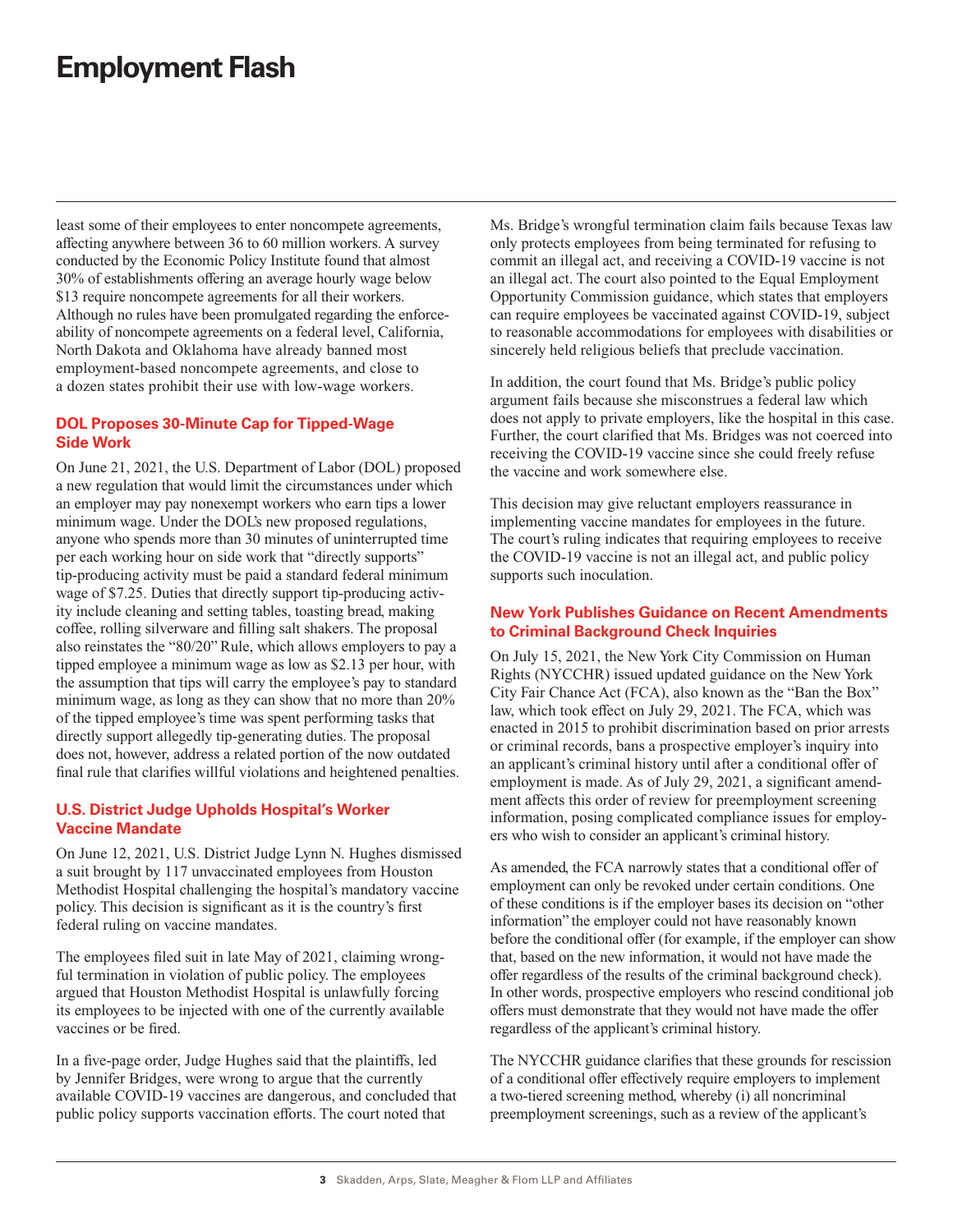<span id="page-3-0"></span>previous employment history, must be completed and passed by the applicant before a conditional offer of employment is made; and (ii) only after making a conditional offer employment may prospective employers request and review the applicant's criminal history.

The guidance tackles challenges that potential employers will likely encounter as a result of this two-tiered screening process. For example, the NYCCHR expects employers to work with consumer reporting agencies to procure separate noncriminal and criminal background check reports. When employers are unable to obtain separate background checks, or for those who otherwise find a "substantial impediment" to obtaining two separate reports, employers must implement a system to "internally segregate" the criminal record from the noncriminal record in order for the decision-maker to remain neutral until after giving the conditional job offer. To avoid other potential difficulties, the guidance advises prospective employers not to ask about an applicant's criminal background while seeking their authorization for a background check before extending a conditional offer. Specifically, the guidance advises avoiding the words "background check," in favor of terms such as "consumer" or "investigative" report.

### **Oregon Senate Bill 169 Imposes Additional Restrictions on Noncompetition Agreements**

Oregon Revised Statute 653.295 (ORS 653.295) currently provides that a noncompete contract is "voidable and may not be enforced by a court" unless the following conditions are met: (i) the employer advises the employee in a written employment offer at least two weeks before the first day of employment that a noncompetition agreement is required, or the noncompetition agreement is executed upon a bona fide advancement; (ii) the employee performs predominantly intellectual, managerial or creative tasks, exercises discretion and independent judgment, and is exempt from Oregon overtime laws; (iii) the employer has a protectable interest, such as the employee having access to trade secrets or competitively sensitive confidential business information; (iv) the employee makes more than the median family income for a family of four as determined by the U.S. Census Bureau; and (v) the duration of the noncompetition agreement does not exceed eighteen months.

Oregon S.B. 169, which is set to take effect on January 1, 2022, will significantly alter ORS 653.295, further restricting the ability of Oregon employers to enter into noncompete agreements with their employees. First and foremost, noncompetition agreements that don't meet the requirements of the law will no longer be voidable, but void. This means that the burden will no

longer fall on employees to seek to void noncompete agreements they believe violate the law. Rather, such agreements will automatically be null and void regardless of employee inaction. S.B. 169 also decreases the maximum length of a noncompetition restricted period from eighteen to twelve months. Finally, it changes the minimum income threshold necessary to enter into a noncompete agreement to \$100,533 (adjusted annually for inflation).

### **California Trial Court Strikes Down Prop 22 Exemptions for App-Based Drivers From Labor Regulations**

On August 20, 2021, in a decision with potentially far-reaching consequences for ride-sharing companies and other companies that utilize app-based drivers, the Alameda County Superior Court issued an order nullifying Proposition 22 (Prop 22) — a 2020 initiative statute that categorically classified app-based drivers as independent contractors for purposes of California labor law (*Castellanos v. California*, No. RG21088725 (Cal. Super.)). In *Dynamex Operations West, Inc. v. Superior Court* (4 Cal. 5th 903 (2018)), the California Supreme Court adopted narrow standards restricting workers who may be classified as independent contractors rather than as employees. In a 2019 law known as Assembly Bill 5 (AB-5), the California Legislature codified the *Dynamex* standards and expanded their application to most industries statewide. Under AB-5, courts held that app-based drivers, such as drivers for ride-sharing and food delivery services, could not be classified as independent contractors (see *People v. Uber Techs., Inc.*, 56 Cal. App. 5th 266 (2020)). In response to *Dynamex* and AB-5, the ride-sharing industry (among others) sponsored Prop 22, which categorically exempted app-based drivers from most facets of California's labor regulations, and instead adopted a unique series of labor and wage policies specific to app-based drivers, including an earnings floor, limits on working hours, health care subsidies and occupational insurance benefits. The voters overwhelmingly approved Prop 22 in the November 2020 general election after the most expensive ballot measure campaign in state history. After Prop 22 took effect, a group of plaintiffs, including the Service Employees International Union, challenged several of Prop 22's provisions as inconsistent with the California Constitution. In August 2021, Judge Frank Roesch of the Alameda County Superior Court sustained three of those challenges and issued a writ of mandate striking down Prop 22 in its entirety.

First, the court agreed with the plaintiffs that Prop 22's central provision defining app-based drivers as independent contractors (Section 7451) unconstitutionally diminishes the California Legislature's power to establish a workers' compensation system by removing app-based drivers from the workers' compensation system via a statute that the legislature cannot repeal without the consent of the voters.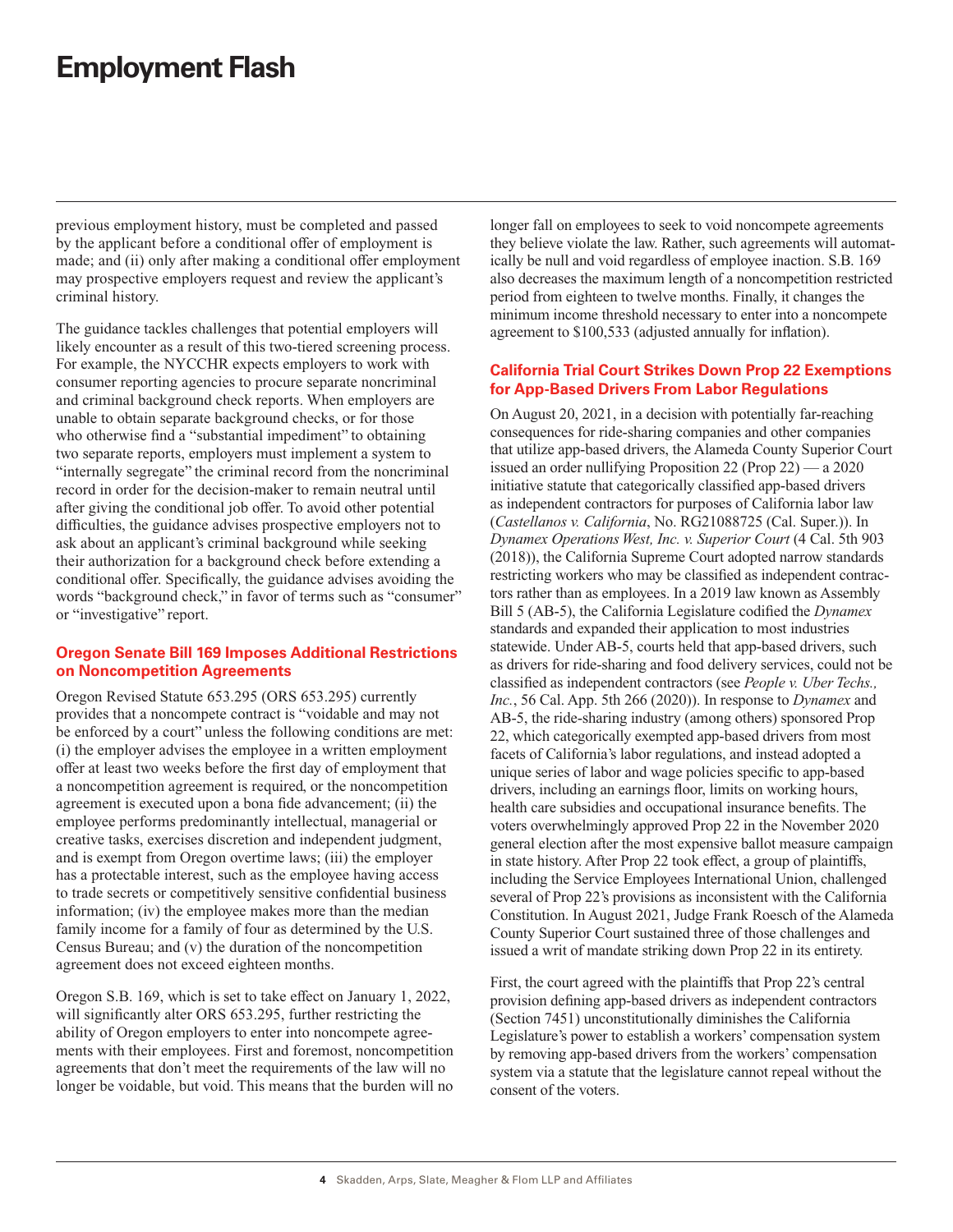<span id="page-4-0"></span>Second, the court partially sustained the plaintiffs' challenge to a provision of Prop 22 that allows the California Legislature to amend Prop 22 with only a 7/8 supermajority in each chamber. The court construed Prop 22's supermajority requirement as only applying to legislative amendments that are not backed by a subsequent referendum.

Third, the court agreed with the plaintiffs that Prop 22's provision prohibiting the California Legislature from adopting any amendment that would allow app-based drivers to collectively bargain is unconstitutional in two respects:

- The court ruled that a legislative act allowing collective bargaining would not actually amend Prop 22's provisions or conflict with its purposes, and therefore the provision was an invalid restriction on the legislature's authority.
- Prop 22 does not otherwise address collective bargaining, and its provision disabling the legislature from allowing app-based drivers to collectively bargain violates the constitutional rule that ballot measures can only address a single subject.

Ordinarily, when a court finds certain provisions or applications of a ballot measure unconstitutional, it annuls the offending provisions or applications and allows the rest of the measure to stand. However, Prop 22's proponents included a highly unusual severance provision stating that "if any … application of Section 7451 … is for any reason held to be invalid," then Prop 22 is void in its entirety (Bus. & Prof. Code § 7467(b)). Because the court found that Section 7451 could not apply to California's workers' compensation regime, it applied Prop 22's severance provision to strike down the entire law.

If the court's decision is not stayed or reversed on appeal, app-based drivers may immediately become subject to state wage, hour, overtime and workers' compensation rules. The court's decision adds considerable uncertainty to a sizable industry that thought its core rules had been settled by Prop 22's passage. Regardless of Prop 22's ultimate fate, working conditions for app-based drivers seem likely to remain unsettled in the near term.

### **California Court Rejects Gig Economy Companies' Renewed Bid to Block AB-5**

In a July 2021 decision, a federal judge upheld as constitutional California Assembly Bill No. 5 (AB-5), a state law that extends employment protections to workers previously classified as independent contractors (see our September 16, 2019, client alert "[California Passes Landmark Bill Restricting Classification](https://www.skadden.com/insights/publications/2019/09/california-passes-landmark-bill)  [of Contract Workers"](https://www.skadden.com/insights/publications/2019/09/california-passes-landmark-bill) for more information about AB-5), after renewed challenges from a ride-sharing company, a food delivery company and two of its workers (*Lydia Olson, et al. v. Rob Bonta, et al.*, No. CV 19-10956-DMG (RAOx) at 2-3 (D. Cal., July 16,

2021)(order granting motion to dismiss)). In her in-chamber order granting the state's motion to dismiss, Judge Dolly M. Gee determined that the companies and workers failed to show that the state's worker classification test violated the equal protection, due process and contract clauses of the federal and state constitutions. She also dismissed, with prejudice, a bill of attainder claim added by the companies and drivers in their most recent complaint. Judge Gee said that the claim, which alleged that exemptions to the law for certain gig economy-based companies demonstrated that there was no rational basis for AB-5, did not prove that the law was motivated by animus towards certain gig economy companies because the law "sweeps far more broadly" than the specific companies at issue.

The dismissal is the latest in a series of disputes between app-based companies and the state. In a recent related matter, a California state appellate court unanimously held that couriers for an on-demand food delivery app did not have to arbitrate their wage claims against the company (*Melanie Winns, et al. v. Postmates Inc*., No. A155717 (Cal. Ct. App. 2021). The court reinforced the lower court's denial to compel individual and class claim arbitration between couriers and the company under the state labor code and unfair competition law by rejecting the company's argument that Supreme Court precedent preempted these claims. This denial could have significant implications for gig economy companies seeking to enforce arbitration agreements with drivers and couriers in the state of California, especially since the local regulations governing the classification of these employees continue to be contested in court.

### **AB-5 Challenge Will Not Be Reheard by the Full Ninth Circuit**

The full Ninth Circuit will not reconsider its earlier rejection of the California Trucking Association's challenge to a California worker classification law. In a 2-1 decision announced on June 21, 2021, the court denied the petition for rehearing *en banc*, finding that federal law does not preempt the state's higher standard for classifying independent contractors. The California contractor classification law, which codifies a worker classification test from the California Supreme Court's 2018 ruling in *Dynamex Operations West Inc. v. Superior Court*, raises the standards by which an employer can classify workers as independent contractors. (See our September 16, 2019, client alert "[California Passes](https://www.skadden.com/insights/publications/2019/09/california-passes-landmark-bill)  [Landmark Bill Restricting Classification of Contract Workers](https://www.skadden.com/insights/publications/2019/09/california-passes-landmark-bill)" for more information about AB-5.) The court's denial likely impacts transportation carriers' business practices with respect to contractor classification, as the preliminary injunction that had previously shielded the employers from its effects is no longer in place. This, in turn, could have significant implications for carriers in terms of complying with insurance and tax requirements, as well as wage and hour laws, for their newly classified workers.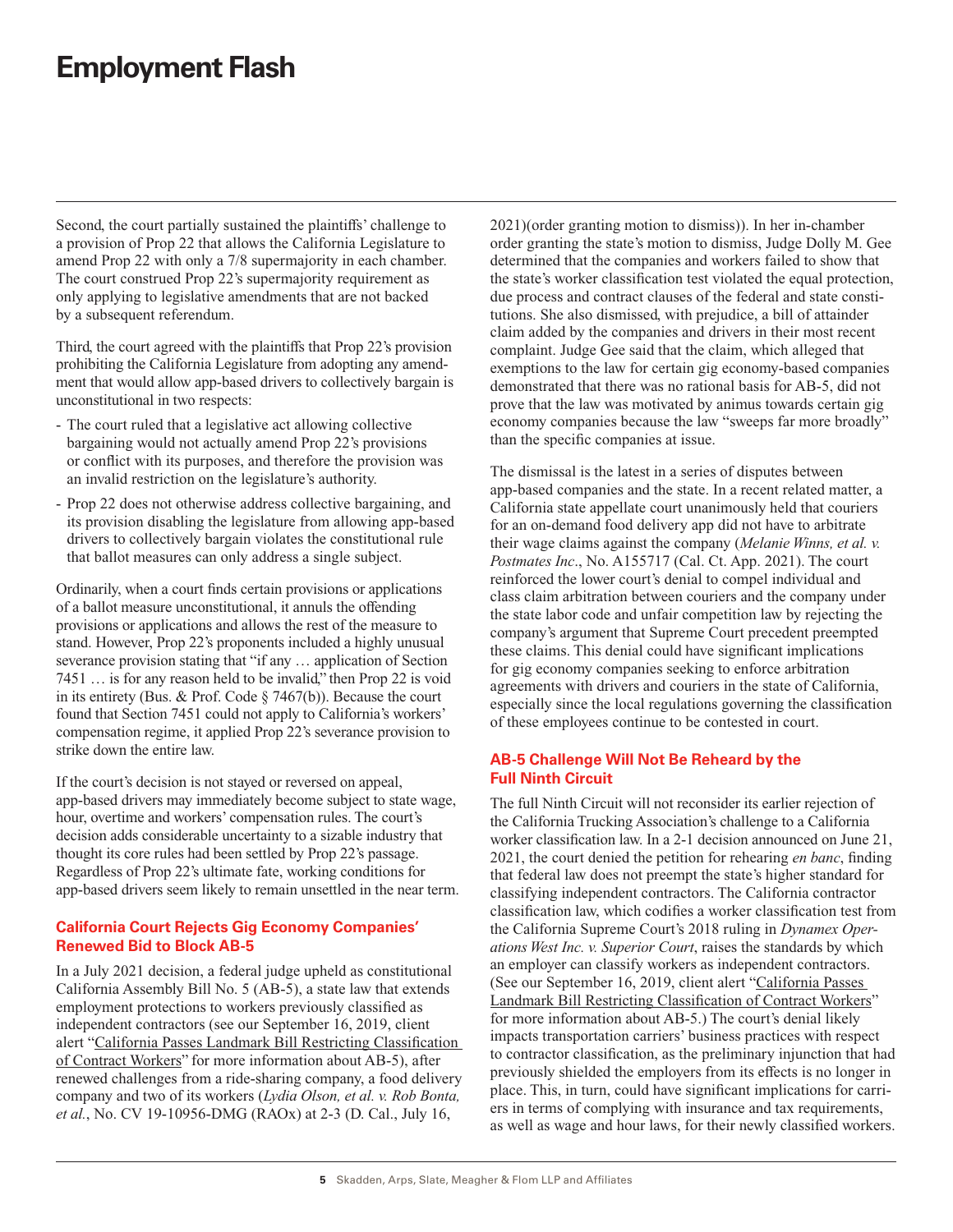### <span id="page-5-0"></span>**California Supreme Court Rules on Meal Premium/Overtime**

On July 15, 2021, the California Supreme Court ruled that employers must include nondiscretionary payments in addition to hourly wages when determining compensation for employees' missed meal and rest periods. California law requires employers to provide meal, rest and recovery periods to employees. If an employer fails to provide these periods, California Labor Code Section 226.7(c) obligates the employer to pay one additional hour of pay at the employee's "regular rate of compensation." When calculating overtime pay, section 510(a) of the Labor Code requires an employer compensate an employee by a multiple of the employee's "regular rate of pay." In *Ferra v. Loews Hollywood Hotel, LLC*, the court held that the term "regular rate of compensation" in section 226.7(c) has the same meaning as "regular rate of pay" in section 510(a). Therefore, the court explained that the "regular rate of compensation" calculation "encompasses not only hourly wages but all nondiscretionary payments for work performed by the employee."

For employers, this means that any payments employers include in overtime pay calculations must now be included in the rate at which meal or rest break premiums are paid. The California Supreme Court also held that this decision will apply retroactively and thus applies to any past practices that occurred before this court decision. However, this is subject to applicable statutes of limitations. For example, for a claim of underpaid meal and rest break premiums, the statute of limitations is three years. If the claim falls under the Private Attorneys General Act, the statute of limitation is one year. California employers should review their payroll practices to determine correct calculations for meal and rest break premiums, whether violations are occurring and at what rate. Additionally, employers should look into payroll history to assess if violations occurred and, if so, seek counsel to determine how to address them.

### **Labor Commissioner Releases Guidance Regarding California's COVID-19 Right of Recall Law**

The California Labor Commissioner's Office has released guidance that provides clarification on the state 's COVID-19-related worker recall law, Senate Bill 93 (added as Section 2810.8 to the California Labor Code). As discussed in the [June 2021 edition](https://www.skadden.com/insights/publications/2021/06/employment-flash)  of the *[Employment Flash](https://www.skadden.com/insights/publications/2021/06/employment-flash)*, this law requires employers in specific industries to offer to rehire certain employees who were laid off due to a reason relating to the COVID-19 pandemic. This law was enacted on April 16, 2021, almost one year after the mayor of Los Angeles, Eric Garcetti, signed into law two COVID-19 related ordinances regarding recall and retention rights for workers in specified jobs in Los Angeles. The guidance from the Labor Commissioner's Office explains the state law's requirements, including which employers are covered under the law, how to recall employees, required documentation and record-keeping requirements, and enforcement issues.

The guidance confirms that employers must offer job positions to qualified laid-off employees as jobs become available — in order of seniority based on date of hire with the enterprise and not job seniority. A laid-off employee is considered qualified for a position if the employee held the same or similar position at the enterprise at the time of the employee's most recent layoff with the employer. Employers may make a single offer to the employee with the most seniority or extend multiple contingent offers to a group of qualified laid-off employees. However, if multiple laid-off employees accept the same offer, the employer must hire the employee with the greatest seniority (based on enterprise hire date). The guidance also states that if no laid-off employee accepts the job offer, the employer may hire anyone else, including a new employee, to fill the position. Notably, even if a laid-off employee turns down a job, the employer must offer that employee subsequent jobs for which the employee is qualified as they arise. Essentially, as new positions become available, employers must notify and offer jobs to all qualified laid-off employees, including those who previously declined an offer to be rehired. While employers do not have to recall unqualified employees, they must provide these employees with a written notice within 30 days of the date that they fill a job with a less senior employee, including the length of service of the individual hired, along with all the reasons for the hiring decision. If parties later determined that a laid-off employee who was not offered recall was in fact qualified, the employee may be awarded reinstatement, front and/or back pay and benefits, and liquidated damages of \$500 per day from the time the job was filled by a less senior person. A court may also issue an injunction to enforce recall rights.

Additionally, the guidance clarifies that cities and counties may still enact greater protections through local ordinances, and employers must still comply with applicable local and state laws. The Labor Commissioner's Office is the sole enforcement authority for Labor Code Section 2810.8 — employees have no private right of action. In contrast, while local governments may enforce the county or municipal laws providing worker recall rights, an individual employee may also have a right to file a civil lawsuit under a local ordinance. Unlike Mayor Garcetti's local ordinances, however, Labor Code Section 2810.8 does not provide employers with an opportunity to cure alleged violations prior to enforcement. Recall rights may be explicitly waived in a valid collective bargaining agreement under both the California state law and Los Angeles ordinances.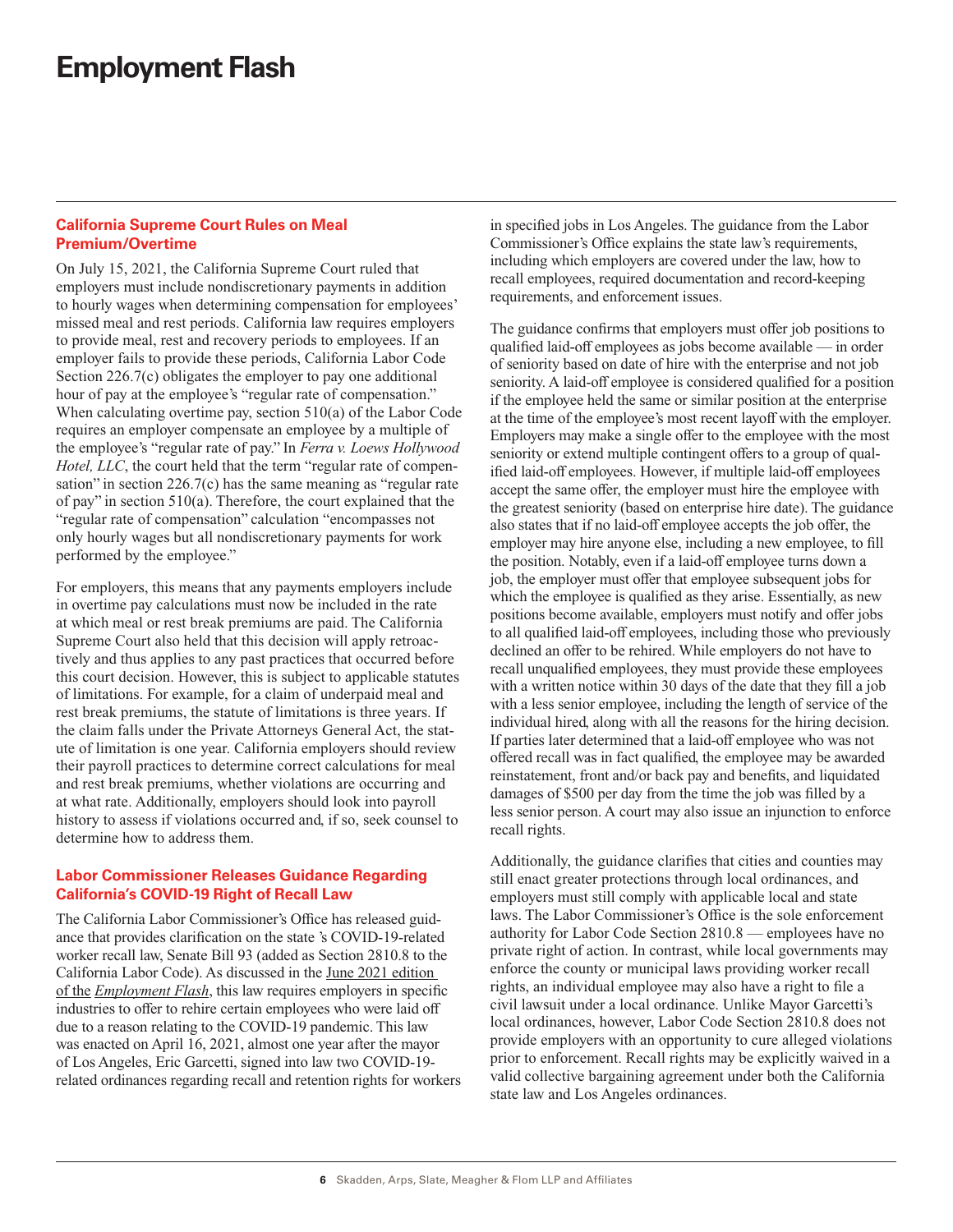### <span id="page-6-0"></span>**Illinois Amends State Equal Pay Act**

In the first half of 2021, the Illinois legislature amended the Illinois Equal Pay Act and the Illinois Business Corporation Act to impose reporting and registration requirements concerning equal pay compliance and workforce demographic data, among other disclosures. SB 1847, signed into law by Gov. JB Pritzker on June 25, 2021, further amends the Illinois Equal Pay Act and covered employers' obligations with respect to reporting and registration.

#### - **Equal pay registration certificate:**

- **Application deadline:** Any private employer with more than 100 employees in the state of Illinois must obtain an equal pay registration certificated from the Illinois Department of Labor (IDOL). Employers authorized to transact business in the state before or on March 23, 2021, must apply between March 24, 2022, and March 23, 2024, on a date determined by the IDOL. Employers authorized to transact business in the state after March 23, 2021, must apply within three years of commencing business operations, but no earlier than January 1, 2024. Covered employers must recertify every two years thereafter.
- **Compliance statement:** Previously, the equal pay compliance statement required an employer to (i) indicate how often wages and benefits are evaluated to ensure compliance with certain laws cited in the Equal Pay Act and (ii) specify whether the employer, in setting compensation and benefits, utilized a market pricing approach, state prevailing wage or union contract requirements, a performance pay system, an internal analysis or an alternative approach (described in sufficient detail). However, under SB 1847, employers must (i) more broadly certify that they are in compliance with the Equal Pay Act and "other relevant laws" (including but not limited to Title VII of the Civil Rights Act of 1964, the Equal Pay Act of 1963, the Illinois Human Rights Act and the Equal Wage Act) and (ii) describe the approach they take in determining what level of wages and benefits to compensate employees.
- **Demographic data:** SB 1847 adds the following additional categories of information to the workforce data that covered employers must compile and provide to the IDOL: (i) the county in which an employee works; (ii) the date on which an employee started working; and (iii) "any other information the [IDOL] deems necessary to determine if pay equity exists among employees."
- **Penalties:** Previously, the Equal Pay Act authorized the IDOL to impose a civil penalty equal to 1% of an employer's gross profits if (i) an employer did not obtain an equal pay registration certificate or (ii) an employer's equal pay registration certificate was suspended or revoked after an investigation by

the IDOL. SB 1847 eliminates this penalty and instead imposes a fine of "up to \$10,000" for "a violation" of Section 11 of the Equal Pay Act, which includes the relevant certification and compliance requirements.

- **Civil fines for violations by large employers**: Previously, the Equal Pay Act imposed certain fines that ranged from \$2,500 to \$5,000, depending on the number of offenses and the size of the employer. SB 1847 retains these fines, but also imposes on employers with 100 or more employees a \$10,000 fine per employee affected for other violations of the Equal Pay Act.
- **Access to data:** As amended earlier this year, the Equal Pay Act protects equal pay registration "data" submitted to the IDOL as "private data" exempt from disclosure under the Illinois Freedom of Information Act. SB 1847 extends this protection to "individually identifiable information submitted to the Director [of the IDOL] within or related to an equal pay registration application or otherwise provided by an employer in connection with its equal pay compliance statement." However, SB 1847 also permits a current employee to request anonymized data regarding his or her job classification or title and the pay for that classification.
- **Whistleblower protections:** Previously, the Equal Pay Act included whistleblower protections for employees who, among other actions, disclosed or threatened to disclose an activity, inaction, policy or practice that they reasonably believed was in violation of a law, rule or regulation. SB 1847 eliminates these protections.

### **Maryland Court Dismisses Pandemic-Related OSH Case**

On June 23, 2021, in *Estate of William Madden et al. v. Southwest Airlines, Co.*, No. 21-cv-672, complaint filed (D. Md. Mar. 17, 2021), a Maryland federal court dismissed a case brought by a flight attendant who alleged the airline held an unsafe training that exposed her to COVID-19 and resulted in her husband's death. The plaintiff claimed that the airline held a mandatory training in an unventilated and crowded room, with employees fewer than six feet from each other, and did not require masks. She further alleged that she contracted the virus after attending this training and subsequently infected her husband. She claimed the airline failed in its duty of care towards its employees. The court found that the majority of factors weighed in favor of her case. However, allowing the suit to go forward would "open the floodgates" for lawsuits against employers by third parties claiming the employers of their family members, friends or acquaintances exposed them to the virus. Additionally, the court noted that while the airline likely owed a duty of care to its employees and the risk of infection was foreseeable, there were multiple ways employees could have been exposed to the virus outside of the training session, so that ruling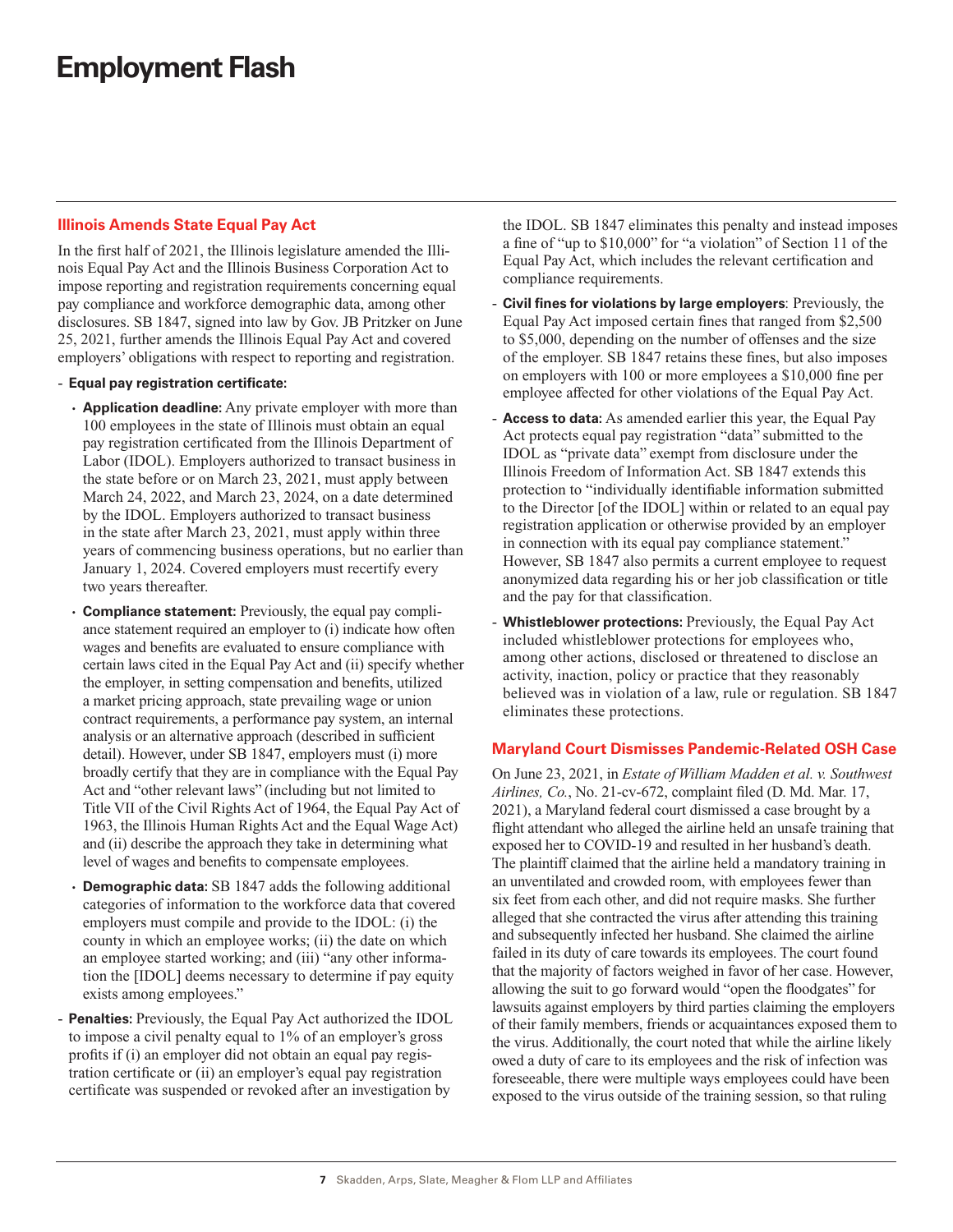<span id="page-7-0"></span>in favor of the plaintiff would expand the liability of the company too widely. Notably, the court granted the plaintiff leave to amend her suit and replead the case, and the plaintiff's counsel is considering appealing the decision.

Under Section 5(a)(1) of the Occupational Safety and Health Act of 1970 (OSH Act), an employer has a general duty of care to keep its workplace free of any recognized hazards that are likely to cause death or serious physical harm to its employees  $(29 \text{ U.S.C. } §654(a)(1))$ . The employer must either be aware that the hazardous condition existed, or an employee can show proof that the industry is aware of the condition. If the court finds that an employer has a duty of care either on appeal or in a case with more favorable facts, it could raise the liability of employers.

### **International Spotlight**

### **EU**

#### **European Court of Justice Rules on Headscarf Ban**

According to a recent decision of the European Court of Justice on July 15, 2021 (Case C-804/18 and C-341/19), an employer's need to convey an image of neutrality to customers or to avoid social conflicts justifies the employer's prohibiting its employees from wearing any visible form of expression of political, ideological or religious convictions.

However, this justification must meet a real need of the employer, and the national courts can, in the context of balancing the rights and interests in question, take into account the context of respective member states, and in particular the more favorable national provisions regarding the protection of religious freedom.

### **France**

#### **New Law Requires Employee Proof of COVID Status**

As of August 30, 2021, employees at French companies whose activities are prone to a heightened risk of infection and transmission of COVID-19 must present a health pass containing either proof of full vaccination, a valid certificate of recovery, a medical certificate of contraindication or a negative COVID-19 test result within the last 48 hours to their employers. Specifically, the new law on health crisis management adopted on July 25, 2021, applies to employees in the following settings or roles:

- leisure activities;
- commercial catering or drinking establishments, with the exception of collective catering, take-away sales of prepared meals and professional road and rail catering;
- trade fairs, seminars and exhibitions;
- long-distance travel by interregional public transport (except in emergencies);
- health, social and medico-social services and establishments as well as firefighters and ambulance drivers (except in emergencies), who are also subject to mandatory vaccination as of September 15, 2021.

An employee who refuses to present a valid health pass may be sanctioned by way of suspension for a maximum period of two months without pay and until the employee presents the required health pass. This suspension must be preceded by an interview to discuss options for regularizing the situation, such as by easing access to vaccination during working hours or, as a last resort, by way of a temporary assignment to another post not subject to mandatory vaccination. Employees whose contract and pay have been suspended may make use of contractual rest days or paid holidays during their suspension at the employer's agreement. Early termination of fixed-term contracts or of a temporary employee's assignment contract at the employer's initiative and without damages, as originally permitted by the law to sanction noncompliance, was judged to be unconstitutional by the ruling of the Constitutional Council on August 5, 2021, and revoked from the text of the latest policy. Finally, at the recruitment stage, employers may refrain from employing a candidate who refuses to be vaccinated and who does not demonstrate any medical justification if the position for which he or she is applying is subject to compulsory vaccination.

The bill stipulates that employers need to implement control measures as of August 30, 2021. Failure to do so is punishable by a fine of up to  $\epsilon$ 1,500. A repeated violation within a period of thirty days on more than three occasions is punishable by up to one year's imprisonment and a fine of  $\epsilon$ 9,000.

A more progressive sanctioning regime applies to operators of an establishment or to the person in charge of an event: First, the administrative authority will give formal notice of noncompliance, triggering a grace period of 24 working hours. If the notice remains unanswered, the operator risks an administrative closure of up to seven days. The fourth failure to comply within a period of 45 days is punishable by up to one year's imprisonment and a fine of  $\epsilon$ 9,000. As these measures may have an impact on the organization, management and general operation of a company, the Social and Economic Council must consult on their implementation in companies of at least 50 employees. Employers are required to grant paid leave to the respective employees for the purpose of receiving vaccination.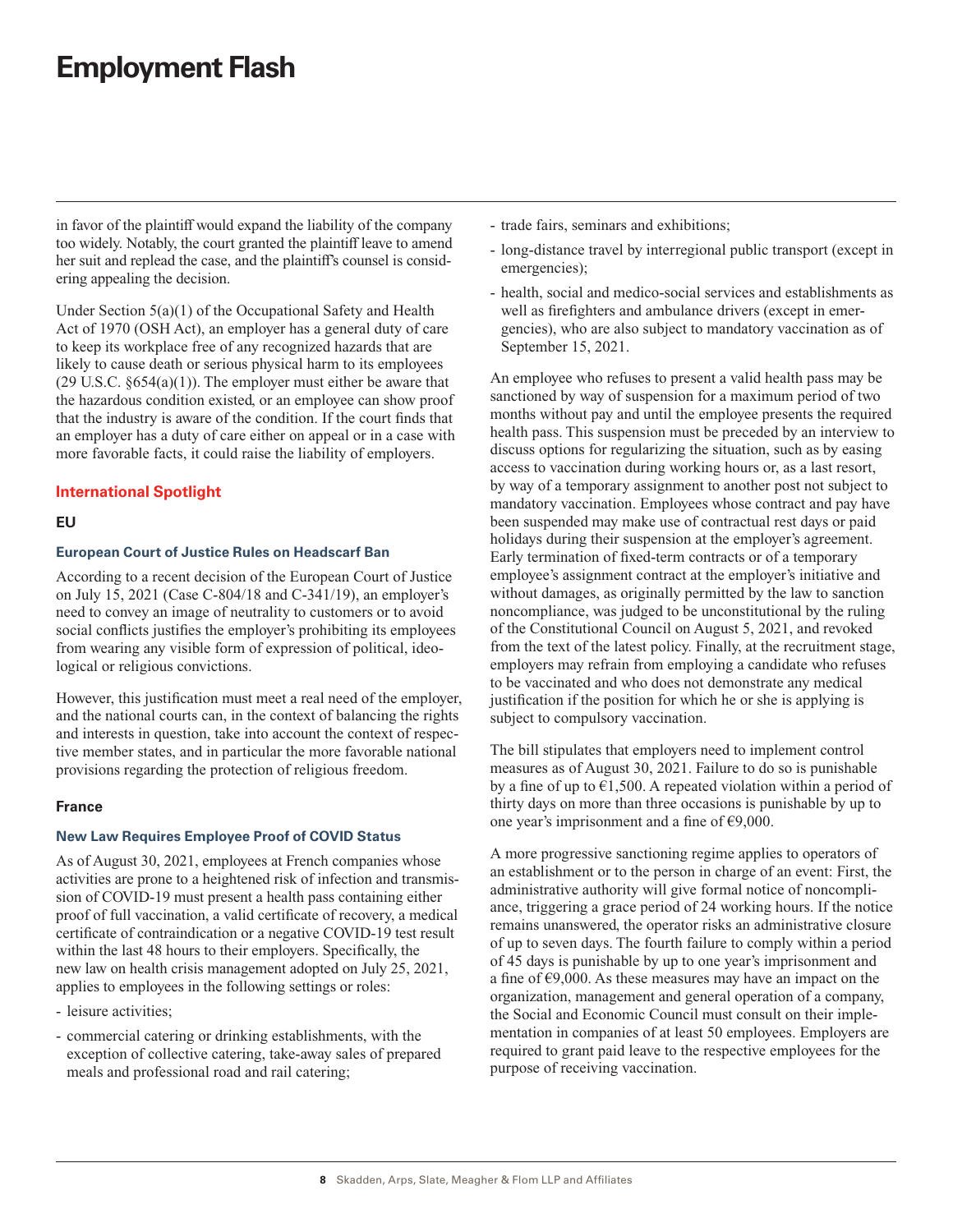#### <span id="page-8-0"></span>**Germany**

#### **Obligations for Employers To Offer COVID Self-Tests to Employees and Home Office Work Have Expired**

Due to reduced incidence of infection, the pandemic resolution that had been effective until June 30, 2021, and that was the basis for employers' obligations to offer COVID self-tests and home office arrangements expired on June 30, 2021.

#### **UK**

#### **Evolving Health and Safety Assessments Shape Return-to-Office Policies**

With the majority of COVID-19 restrictions now lifted in the U.K., many employers have implemented their return-to-office plans or intend to do so over the course of autumn 2021. When assessing policies and procedures for returning to work, employers operating in the U.K. should consider the following.

- Employers should conduct a health and safety risk assessment in relation to the specific COVID-19 risks associated with a return to the office. Health and safety risk assessments are required for all workplaces, and COVID-19 specific assessments will help employers demonstrate that any measures they implement are proportionate and account for the associated health and safety risks of COVID-19 and office working. If significant changes develop in the risk profile of the virus, or if vaccine efficacy wanes substantively over the autumn and winter, then employers will need to update previous health and safety assessments.

- While requiring vaccination as a condition to returning to the office is a common practice in some jurisdictions, outside of certain care settings, making vaccination a condition to returning to work has not been tested in the English courts. While Public Health England advice supports employers encouraging employees to get vaccinated, a mandatory vaccination policy could risk potential discrimination claims from employees who are not vaccinated for health or religious reasons. As a result of this uncertainty and to minimize the risk of claims, many U.K. employers have instead required either vaccination or evidence of a negative COVID-19 test as a condition for entry to the office.
- Now that the U.K. government is no longer mandating working from home as the default working arrangement, many employers have implemented permanent flexible working policies to enable employees to continue some element of home working. Flexible working policies should encourage all employees to take up the offer to avoid creating a two-tier workforce defined by where employees choose to work. While flexible working can be especially productive for certain groups of employees (in particular those with childcare responsibilities), mandating (or at least strongly encouraging) home work for at least some of the working week can create even conditions between those who want to work from home and those who prefer to work in the office.

Finally, employers should stay flexible regarding work arrangements through the remainder of 2021. If further virus surges occur, vaccine efficacy wanes or large numbers of staff become sick, changes to policies and procedures will likely be required with short notice. Maintaining operational flexibility to address such changes will be key to ensuring employees can continue to work, either remotely or in the office, throughout this period.